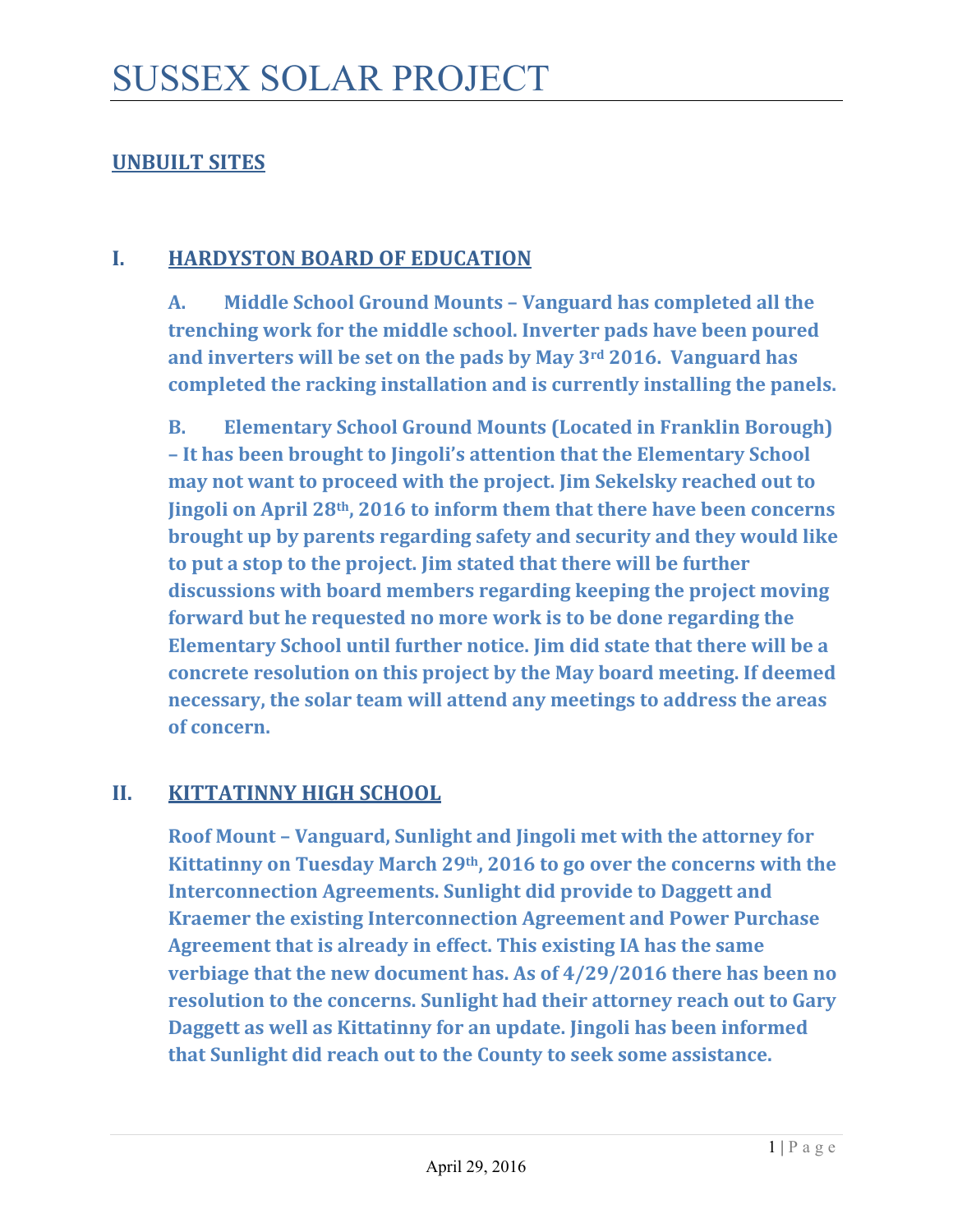# SUSSEX SOLAR PROJECT

## **III. SPARTA BOARD OF EDUCATION**

**Middle School Ground Mounts –Vanguard received note that the Interconnection Agreement amendments will not be discussed until April 11th, 2016 at the Sparta Committee meeting. As of 4/21/16 there has been no feedback from the committee meeting. If it is amendable, Sparta will then present the option to the full board on April 25th, 2016 authorizing the execution of the Interconnection Agreement. Barbara Decker did send back the executed hold harmless agreement on April 28, 2016 but did not send back the interconnection agreement. Vanguard has requested that the interconnection be sent back but have not heard a response. Vanguard did receive permits on Wednesday April 27th, 2016. All that is holding up the construction commencement is the executed interconnection agreement.** 

#### **SUSSEX VO‐TECH**

**A. Ground Mounts –. GPR (Ground Penetrating Radar) has been complete along with layout of the site. Silt fence installation is complete and construction fence installation is underway. Vanguard did receive permits on Wednesday April 27th, 2016. Material delivery will take place the week of 5/2/2016 as well as construction activities.** 

**B. Roof Mount – Vanguard did receive permits on Wednesday April 27th, 2016. Construction on this array will not start until the school is out for summer break so as not to disrupt students and staff.**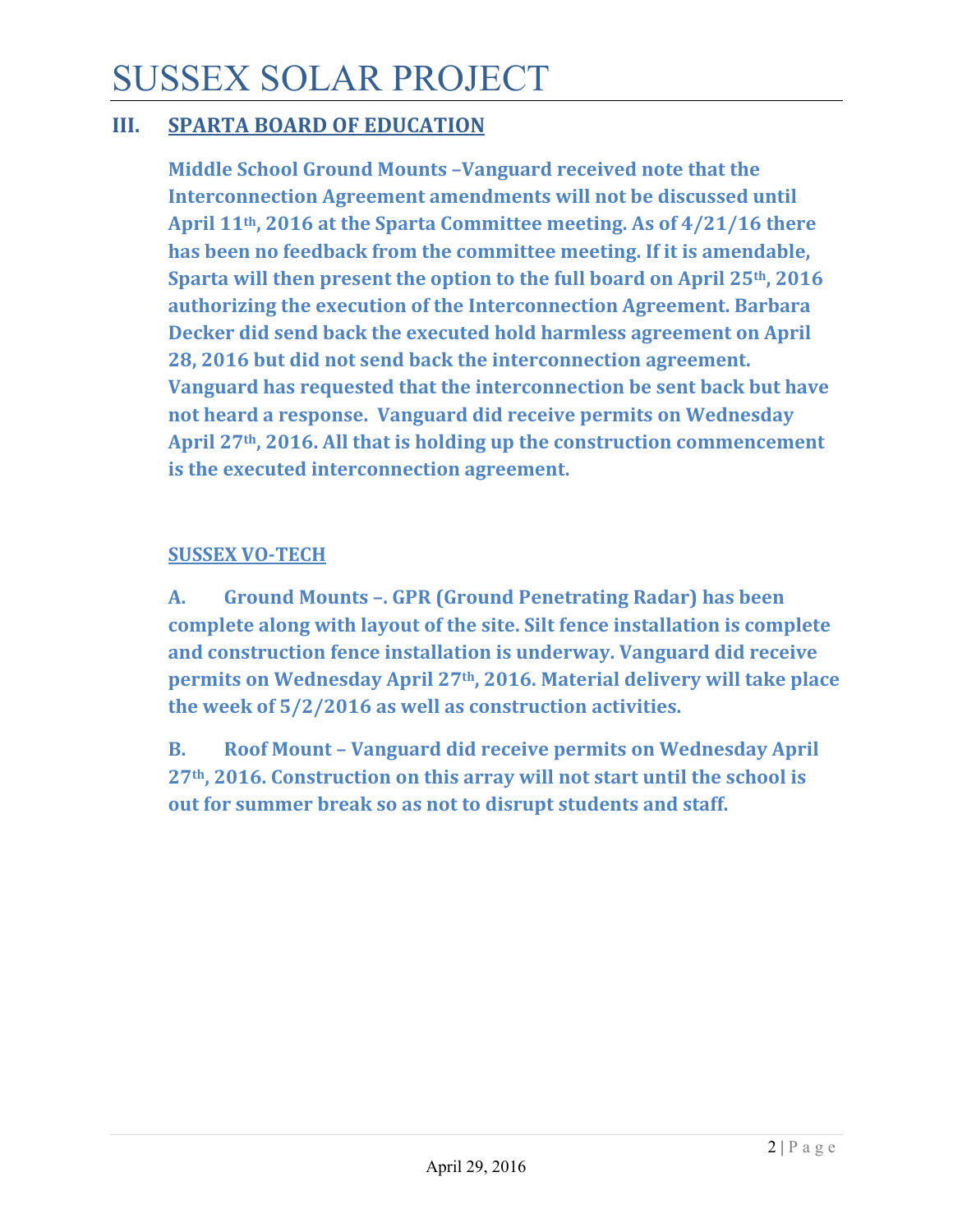# SUSSEX SOLAR PROJECT

# **Alternate Sites for the Sparta High School Allocation:**

# **Valley Road School Roof Mount**

 **Vanguard, Jingoli, and Sunlight presented to the Board March 16th, 2016 to go over the solar project. The Board seemed interested and stated they would have a resolution on if they will be proceeding with the project or not. Vanguard did receive some additional questions regarding the project and has provided answers. As of 4/29/2016, no firm update has been provided from the school. The team will reach out to Gordon Gibbs for an update.** 

## **Sussex County Municipal Utilities Authority**

 **This project was discussed with the SCMUA board and they have denied the project. Sunlight is going to continue searching for a replacement site for the Sparta High School Roof array.**